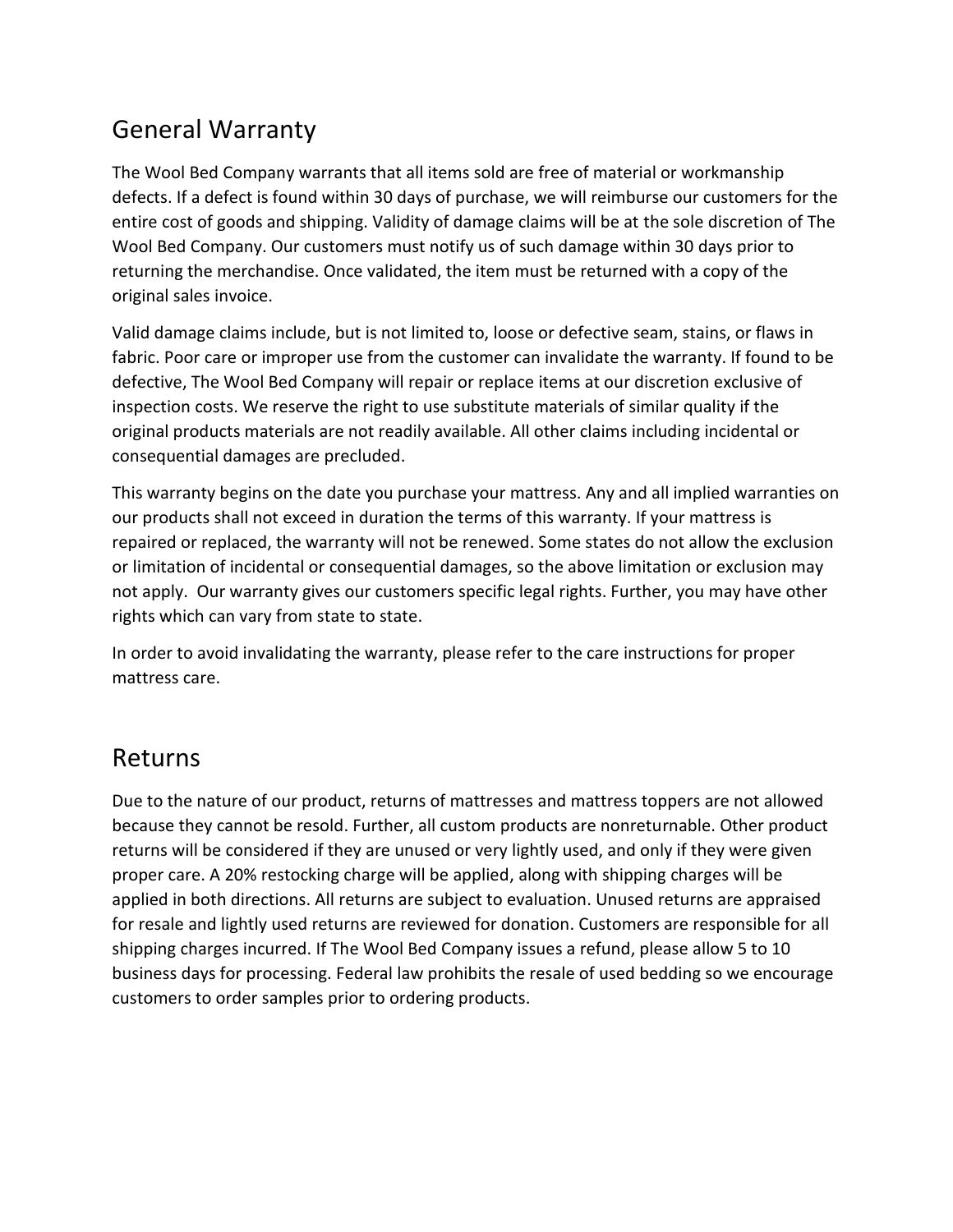# Warranty Coverage, Limitations and Care Guidelines

#### Limited Warranty Coverage

The Limited Warranty covers manufacturing defects if the product is given proper care and if the bed frame provides proper support. The warranty is only valid for the original purchaser of the product. Defects could include:

- Body impressions, ridges, sagging, or compression in the mattress that measure greater than 3 inches
- Flaws in the fabric that could hinder the integrity of the product
- Weak or damaged seams that could affect longevity of the product

The Limited Warranty does not cover items not listed in the "limited warranty coverage" section, such as, but not limited to:

- Alterations to original design
- Damage from abuse, misuse, and improper care
- Use of an improper bed frame
- Body impressions, ridges, sagging, or compression in the mattress that measure less than 3 inches
- Comfort preference
- Slight variation of mattress thickness
- Transportation and inspection costs
- Bedding used in hotels, motels, or institutional facilities
- Fabric stains, soiling, fluid penetration, tears, or burns
- Mold, Mildew, Humidity, and any other environmental are the responsibility of the customer

## Important Information

The Wool Bed Company reserves the right to refuse service and invalidate the warranty if the mattress (even if defective) is found to be in an unsanitary condition. Blood or bodily fluid stains, infestation, unhealthy substance use, liquid penetration, or cleaning product use can render the warranty invalid. If product damage or failure is caused by misuse the warranty will not be valid.